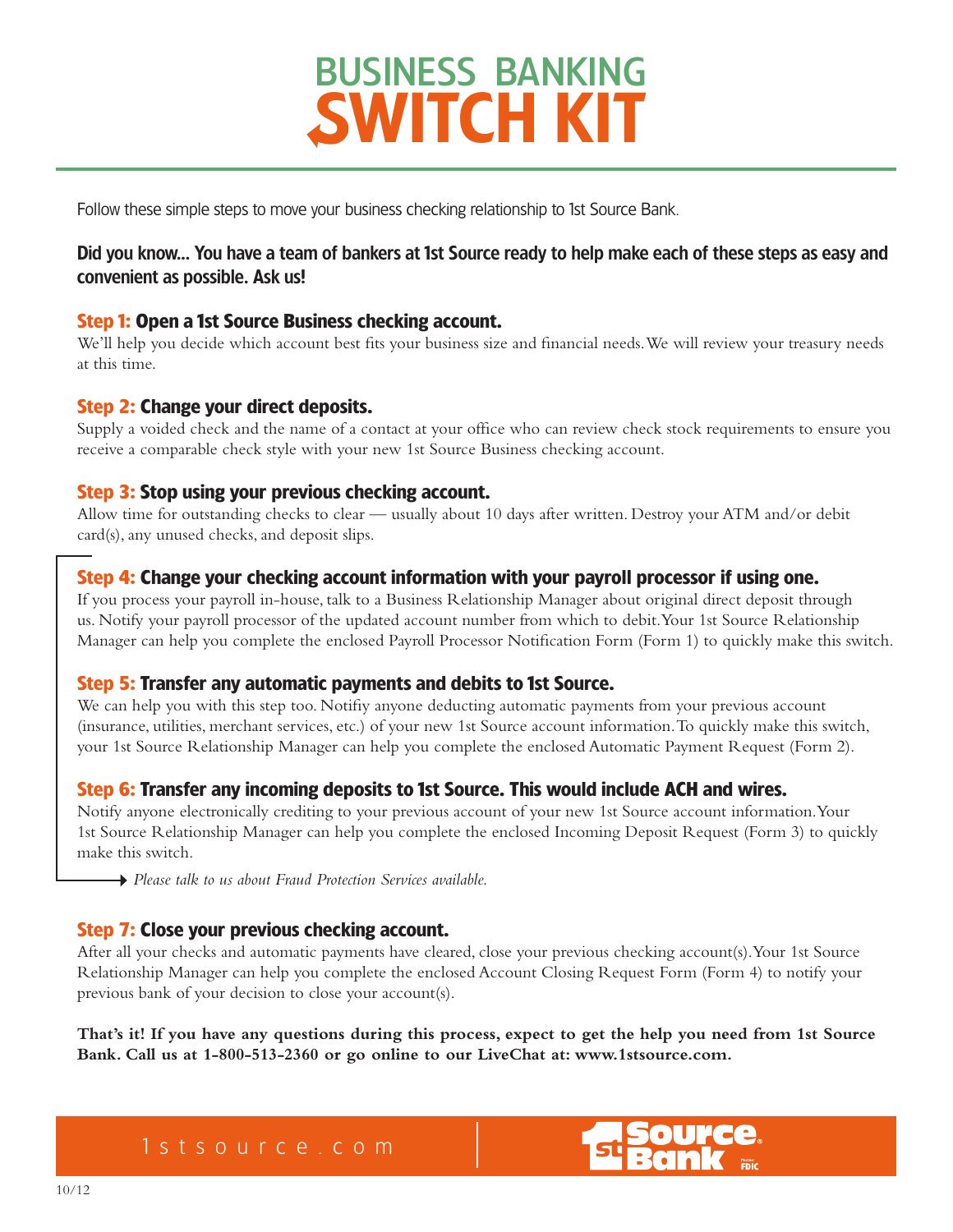Following this page are six forms that will help you make the switch to 1st Source Bank easy and convenient. Just complete and provide these to your new 1st Source Bank Relationship Manager or banking center contact.

### At 1st Source we're here to help. We provide our clients with straight talk and sound advice. Have a question? Ask, we've got the right answer for you.

If you do not have a Payroll Processor, your Business Relationship Manager will help you get the following set up.

### **Step 1: Fill out Form 1: Payroll Processor Notification**

Before sending the Payroll Processor Notification form:

- Check with your payroll processor to ensure no other forms are required.
- Use the enclosed form to change the account from which funds should be deducted for payroll purposes.
- Maintain the account at your previous bank until the payroll deduction has been switched.

After you have sent the Payroll Notification form:

- Confirm with your payroll processor that the form was received.
- Monitor your account to verify that payroll deduction has started.

### **Step 2: Fill out Form 2: Automatic Payment Request**

Before sending the Automatic Payment Request form:

- Review the Automatic Payment Resource information below to identify any existing automatic payments.
- Use the enclosed form to request that your automatic payment be established at 1st Source.
- Maintain the account at your previous bank until the automatic payment has been switched over to your new 1st Source account.

### **Step 3: Fill out Form 3: Incoming Deposit Request**

Before sending the Incoming Deposit Request form:

- Check with your contact to make sure no other forms are required.
- Use the enclosed form to change the account number to be credited.
- Maintain the account at your previous bank until the automatic payment has been switched over to your new 1st Source account.

### **Step 4: Fill out Form 4: Account Closing Request**

Before sending the Account Closing Request form:

- Check with your previous bank to make sure no additional information or forms are required to close the account or terminate treasury services.
- Inquire about any possible penalties, with respect to early withdrawal, before you close your account. If you have Certificates of Deposit (CDs), it is important to check the maturity dates.

After you've sent the Account Closing Request form:

Check account statements to verify that all accounts have a zero balance and have been closed.

### **Step 5: Fill Out Form 5: Business Services Inquiry**

Complete this form and return it to your 1st Source Relationship Manager or your banking center representative to expedite the activiaion of many time and money saving business services.

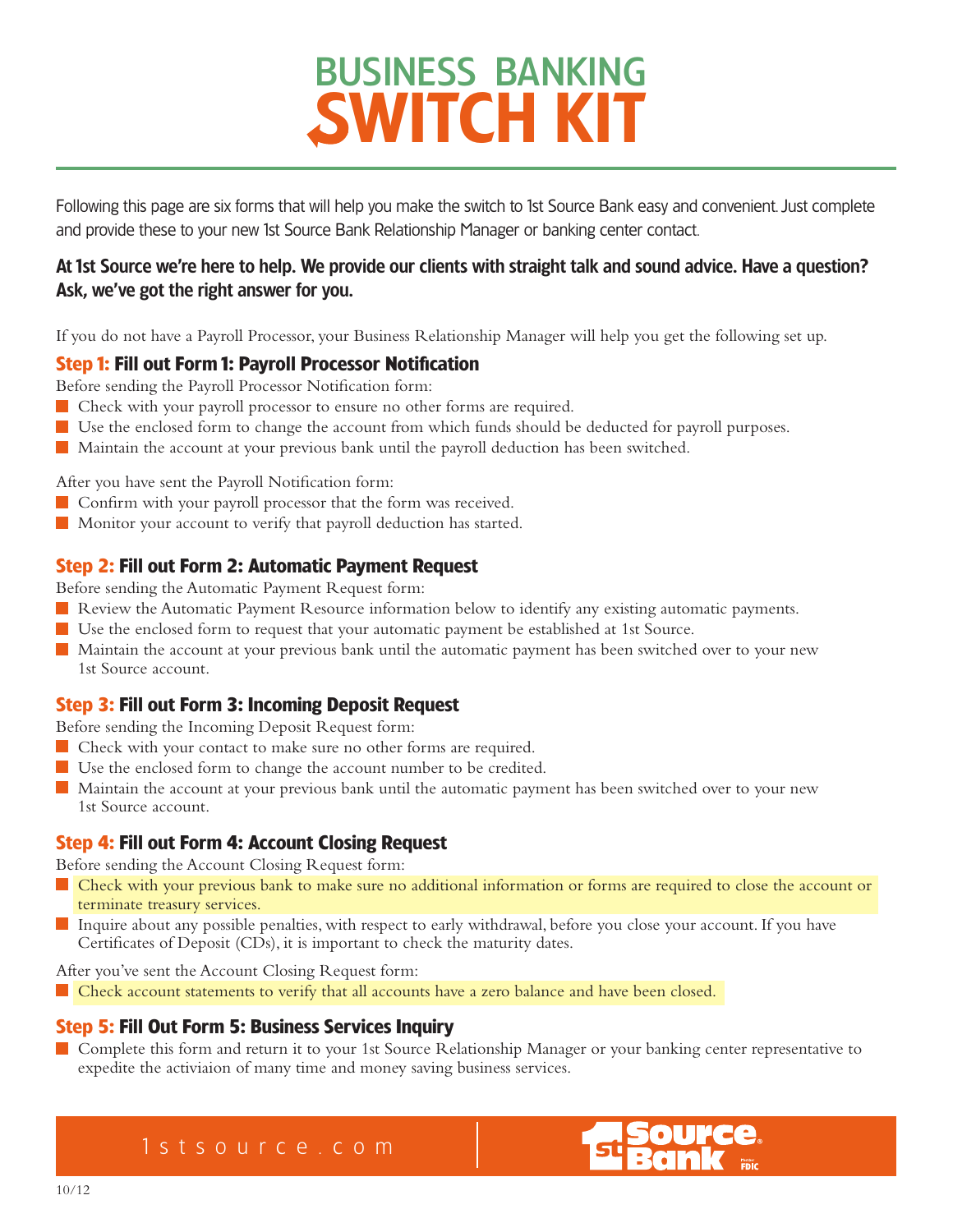Complete this checklist for each company you make an automatic payment to.

Do you have automatic payments to move to your new 1st Source account, like:

| <b>TYPE OF AUTOMATIC PAYMENT</b> | <b>VENDOR NAME</b> | <b>ACCOUNT #</b> |
|----------------------------------|--------------------|------------------|
| Insurance                        |                    |                  |
|                                  |                    |                  |
|                                  |                    |                  |
| $\Box$ Loan/Lease Payments       |                    |                  |

#### □ Professional Mortgage/Lease

| . |  |
|---|--|
|   |  |
|   |  |

 $\Box$  Building Utilities (phone, internet, electric, gas, etc.)

□ Credit Cards

Merchant Services (credit and debit)

#### Tax Payments (federal, state, local)

Make a list above. It can be helpful to scroll through your online banking vendors if you had this feature at your previous bank. Next, send in the Automatic Payment Request form (you may attach this form if it is helpful). Be sure to check your account to make sure that your automatic payments have begun.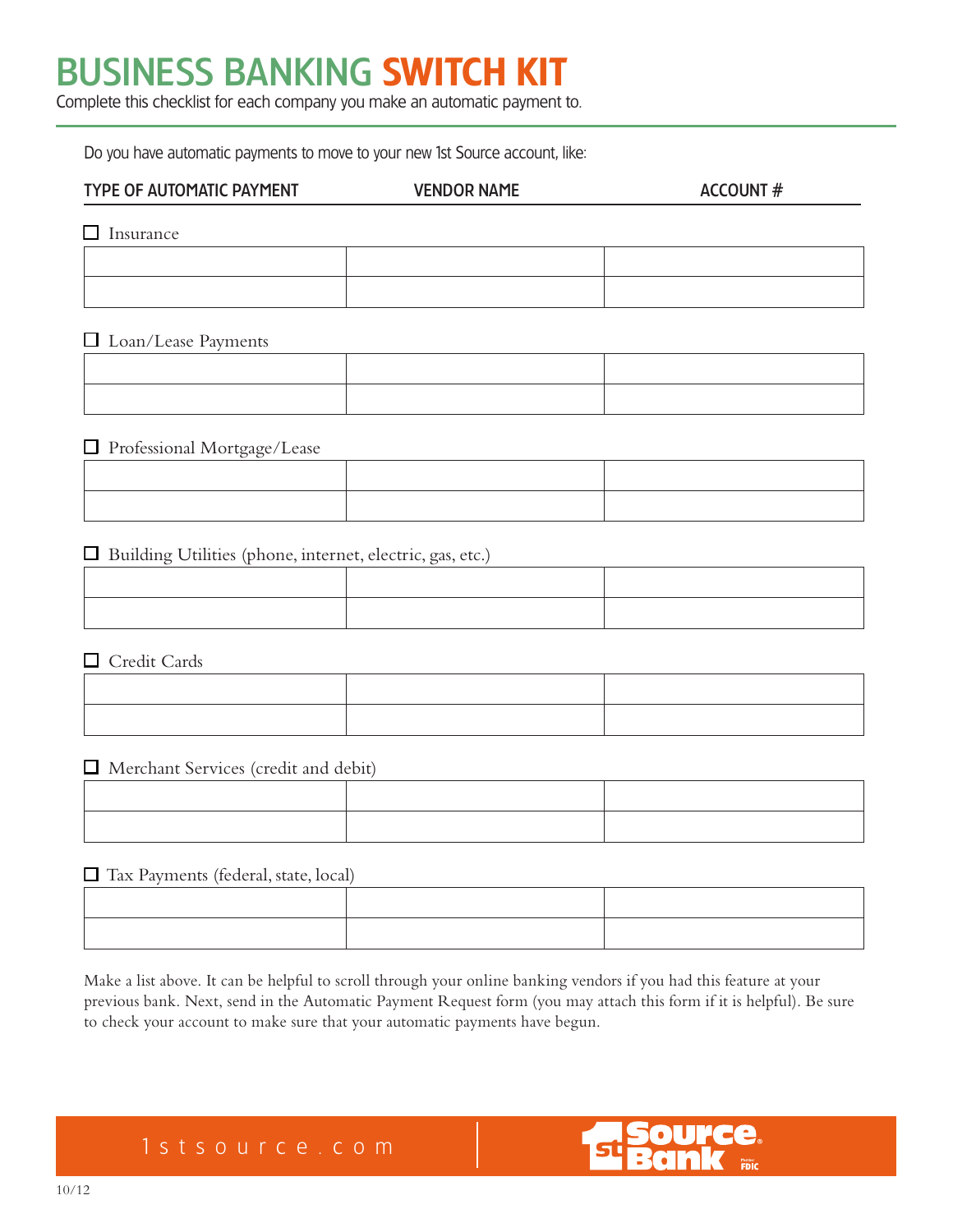### BUSINESS BANKING SWITCH KIT **FORM 1:** *Payroll Processor Notification*

| Authorizing Party Name                                                                             | Title |                                                  |
|----------------------------------------------------------------------------------------------------|-------|--------------------------------------------------|
| I am authorizing the change to my payroll funding account to my 1st Source Bank account effective: |       |                                                  |
| Date                                                                                               |       |                                                  |
| <b>Company Information</b>                                                                         |       |                                                  |
| Company Name                                                                                       |       |                                                  |
| Contact Name                                                                                       |       |                                                  |
| Company Address                                                                                    |       |                                                  |
| City                                                                                               | State | Zip                                              |
| Daytime Phone                                                                                      | Fax   |                                                  |
| <b>Bank Account Information</b>                                                                    |       |                                                  |
| Please change my payroll funding account to:                                                       |       | $\Box$ Checking $\Box$ Money Market              |
| 1st Source Bank Account Number                                                                     |       |                                                  |
| 071212128                                                                                          |       |                                                  |
| 1st Source Bank Transit Routing Number                                                             |       |                                                  |
| I/We authorize _                                                                                   |       | (payroll processor) to debit the 1st Source Bank |

Signature Date Printed Name Date

Ce. Manbar<br>FDIC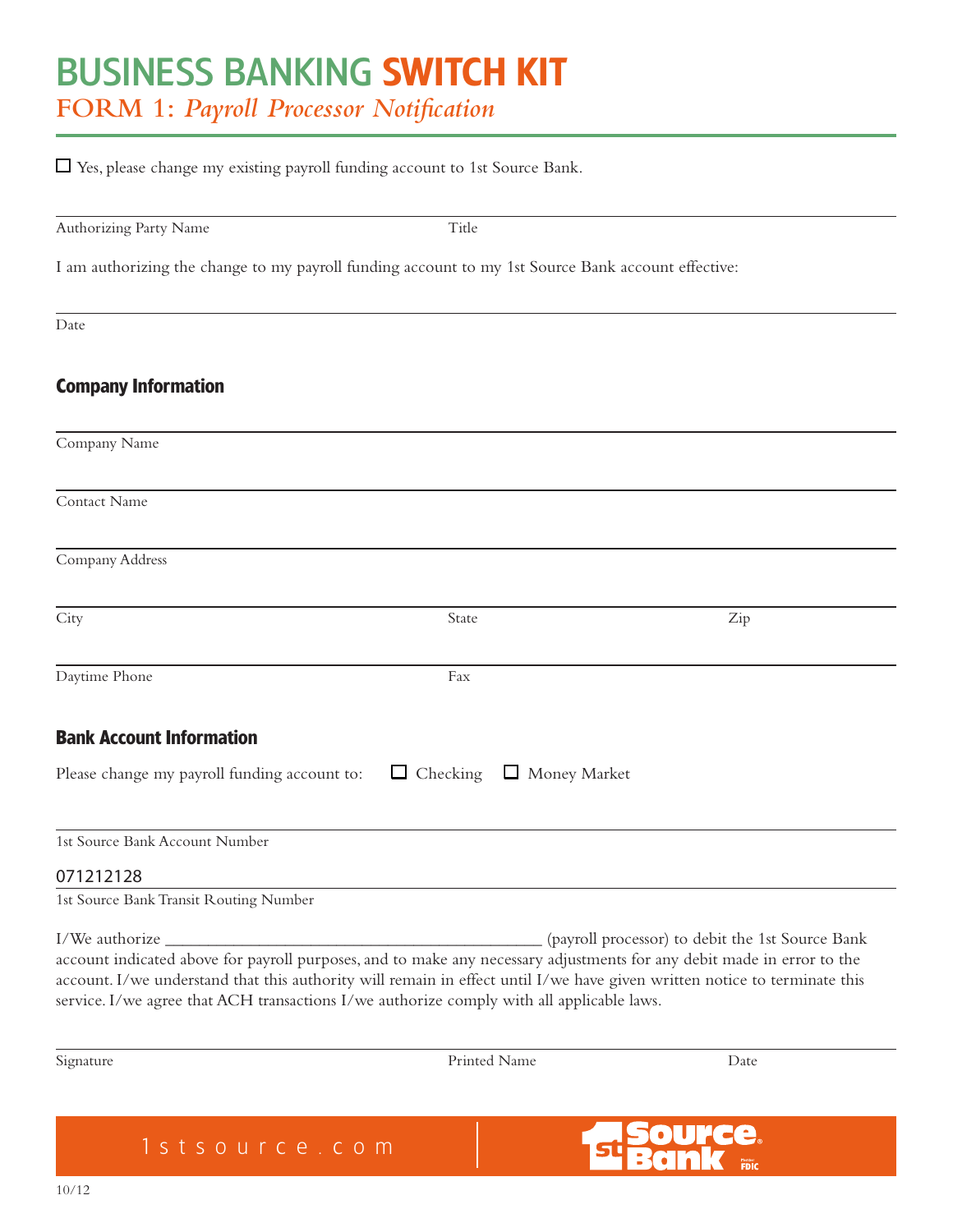**FORM 2:** *Automatic Payment/Change Request*

| Authorizing Party Name                                                                                       | Title           | Date                                                                                                                                                                                                                                                                                                     |
|--------------------------------------------------------------------------------------------------------------|-----------------|----------------------------------------------------------------------------------------------------------------------------------------------------------------------------------------------------------------------------------------------------------------------------------------------------------|
| I authorize the following payment(s) to be automatically debited from my 1st Source bank account as follows: |                 |                                                                                                                                                                                                                                                                                                          |
| <b>Company Information</b>                                                                                   |                 |                                                                                                                                                                                                                                                                                                          |
| Company Name                                                                                                 |                 |                                                                                                                                                                                                                                                                                                          |
| Contact Name                                                                                                 |                 |                                                                                                                                                                                                                                                                                                          |
| Company Address                                                                                              |                 |                                                                                                                                                                                                                                                                                                          |
| City                                                                                                         | State           | Zip                                                                                                                                                                                                                                                                                                      |
| Daytime Phone                                                                                                | Fax             |                                                                                                                                                                                                                                                                                                          |
| <b>Bank Account Information</b>                                                                              |                 |                                                                                                                                                                                                                                                                                                          |
| Please change my payroll funding account to:                                                                 | $\Box$ Checking | Money Market                                                                                                                                                                                                                                                                                             |
| 1st Source Bank Account Number                                                                               |                 |                                                                                                                                                                                                                                                                                                          |
| 071212128                                                                                                    |                 |                                                                                                                                                                                                                                                                                                          |
| 1st Source Bank Transit Routing Number                                                                       |                 |                                                                                                                                                                                                                                                                                                          |
| transactions I/we authorize comply with all applicable laws.                                                 |                 | (payee) to initiate payments from the 1st Source<br>Bank checking account indicated above, and to make any necessary adjustments for any debit made in error to the account.<br>This authority will remain in effect until I/we have given written notice to terminate this service. I/we agree that ACH |
| Signature                                                                                                    | Printed Name    | Date                                                                                                                                                                                                                                                                                                     |

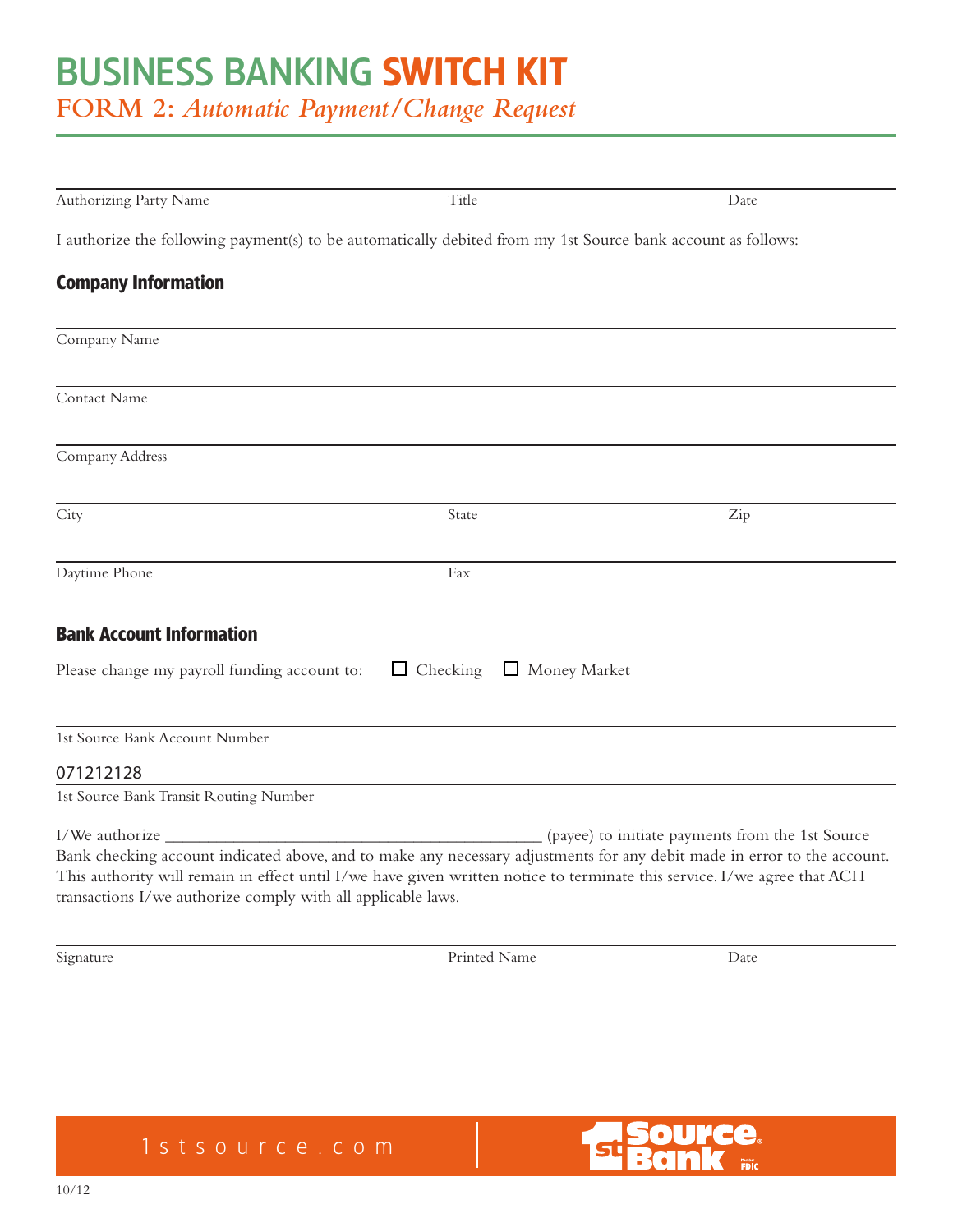#### Please consider this form my authorization to deposit funds into my 1st Source Bank account as indicated below.

| 071212128                                                                                                                                                                                                                                                                                                                              |                                         |                                                  |
|----------------------------------------------------------------------------------------------------------------------------------------------------------------------------------------------------------------------------------------------------------------------------------------------------------------------------------------|-----------------------------------------|--------------------------------------------------|
| <b>Routing Number</b>                                                                                                                                                                                                                                                                                                                  | 1st Source Bank Checking Account Number |                                                  |
| <b>Employer Name</b>                                                                                                                                                                                                                                                                                                                   |                                         |                                                  |
| <b>Employer Street Address</b>                                                                                                                                                                                                                                                                                                         |                                         |                                                  |
| City                                                                                                                                                                                                                                                                                                                                   | State                                   | Zip                                              |
| Customer Name (please print)                                                                                                                                                                                                                                                                                                           | Social Security Number (optional)       |                                                  |
| City                                                                                                                                                                                                                                                                                                                                   | State                                   | Zip                                              |
| Phone Number                                                                                                                                                                                                                                                                                                                           |                                         |                                                  |
| Customer Signature                                                                                                                                                                                                                                                                                                                     | Date                                    |                                                  |
| 1st Source Banking Representative                                                                                                                                                                                                                                                                                                      | Date                                    |                                                  |
| I/We authorize<br>Bank checking account indicated above, and to make any necessary adjustments for any debit made in error to the account.<br>This authority will remain in effect until I/we have given written notice to terminate this service. I/we agree that ACH<br>transactions I/we authorize comply with all applicable laws. |                                         | (payee) to initiate payments from the 1st Source |

Signature Date Printed Name Date



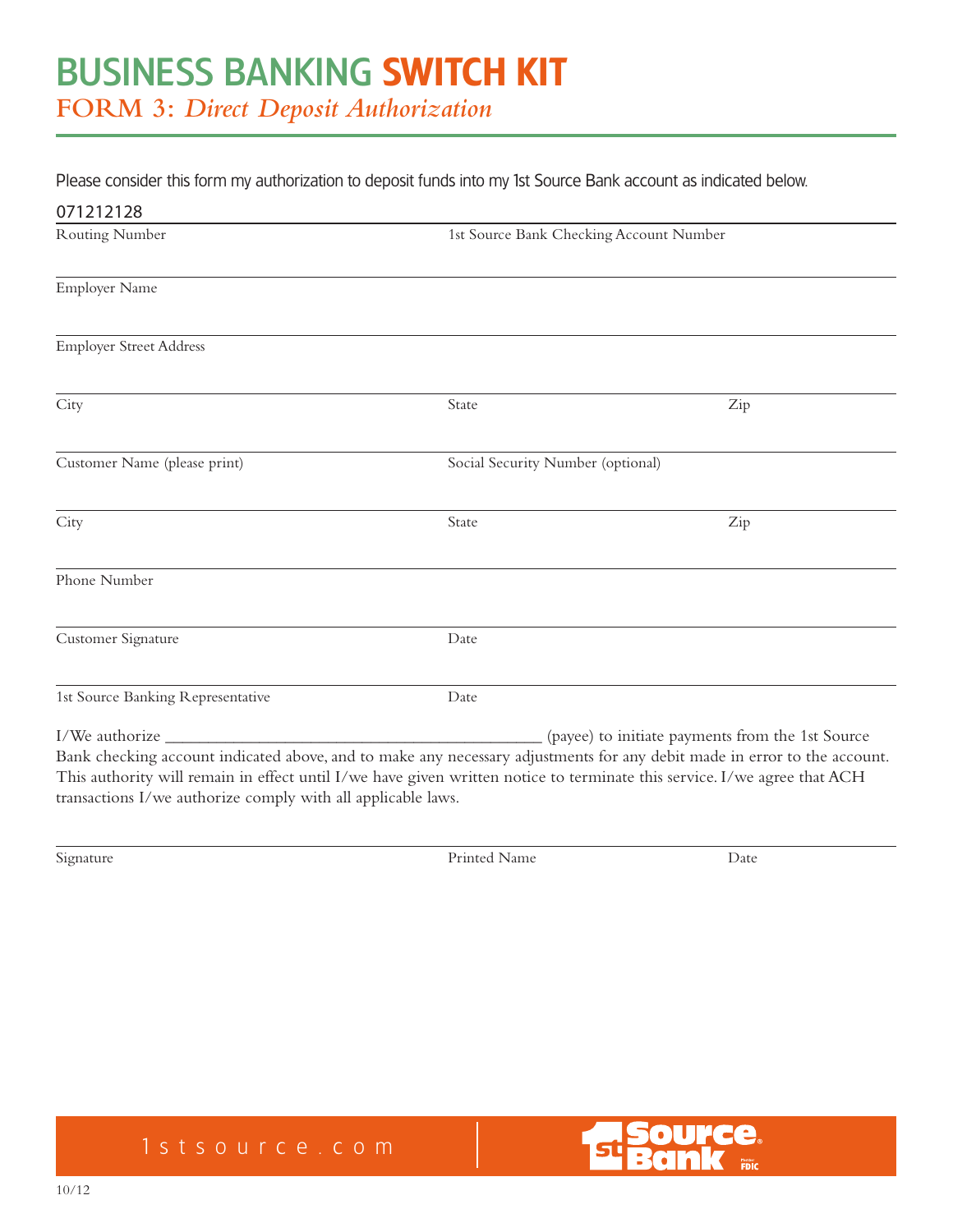### BUSINESS BANKING SWITCH KIT **FORM 4:** *Account Closing Request*

 $\Box$  Please close the account(s) indicated and described below. Process this request and forward any remaining funds by check to the address indicated.

| Authorizing Party Name                                                                                     | Title                | Date |
|------------------------------------------------------------------------------------------------------------|----------------------|------|
| I authorize the following change to my existing incoming deposit to my 1st Source Bank account as follows: |                      |      |
| <b>Company Information</b> (Any remaining funds will be sent by check to this address)                     |                      |      |
| Company Name                                                                                               |                      |      |
| Contact Name                                                                                               |                      |      |
| Company Address                                                                                            |                      |      |
| City                                                                                                       | State                | Zip  |
| Daytime Phone                                                                                              | Fax                  |      |
| <b>Bank Account Information</b>                                                                            |                      |      |
| I authorize the closing of the following account numbers indicated as follows:                             |                      |      |
| <b>Bank Name</b>                                                                                           | Effective Close Date |      |
| Account Type                                                                                               | Account Number       |      |
| Account Type                                                                                               | Account Number       |      |
| Account Type                                                                                               | Account Number       |      |
| Signature                                                                                                  | Printed Name         | Date |
| Signature                                                                                                  | Printed Name         | Date |

Signature Date Printed Name Date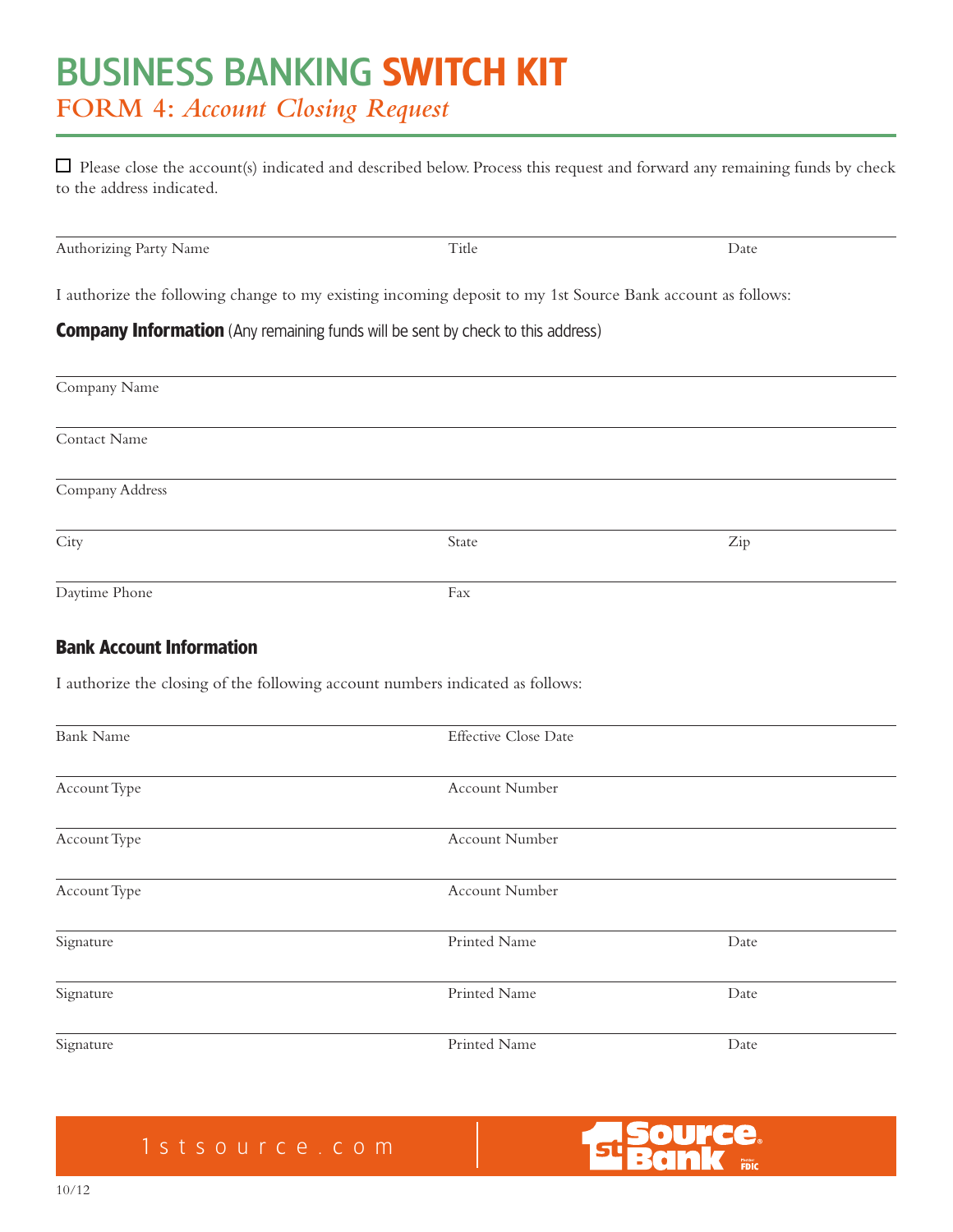**FORM 5:** *Business Services Inquiry*

 $\Box$  Yes, I would like to understand how 1st Source can help me with:

- $\Box$  Business Banking Online  $\Box$  Automated Investment Sweep  $\Box$  Loans  $\Box$  Bill Pay  $\Box$  Automated Line Sweep  $\Box$  Loan Refinancing  $\Box$  ACH Origination  $\Box$  Automated Two Way Sweep  $\Box$  Grants/Funds  $\Box$  Wire Transfer  $\Box$  401k Plans  $\Box$  Positive Pay  $\Box$  Tax Savings Strategies □ ACH Control Retirement Strategies □ Merchant Services □ Other Banking Services  $\Box$  Remote Deposit Express Lockbox \_\_\_\_\_\_\_\_\_\_\_\_\_\_\_\_\_\_\_\_\_\_\_\_ Controlled Dispursement Zero Balance Accounts
- Vault Services

### **Company Information**

| Company Name                            |                            |     |  |
|-----------------------------------------|----------------------------|-----|--|
|                                         |                            |     |  |
| Contact Name                            |                            |     |  |
|                                         |                            |     |  |
| Company Address                         |                            |     |  |
|                                         |                            |     |  |
| City                                    | State                      | Zip |  |
|                                         | $PM$ $\Box$<br>$AM$ $\Box$ |     |  |
| Daytime Phone                           | Best Time to Call          | Fax |  |
|                                         |                            |     |  |
| Vour Cach Managoment Depresentative is: |                            |     |  |

### **Your Cash Management Representative is:**

Your 1st Source Bank Business Relationship Manager and Cash Management Representatives are there for you and your business. Call or fax this form:

Phone **Fax**